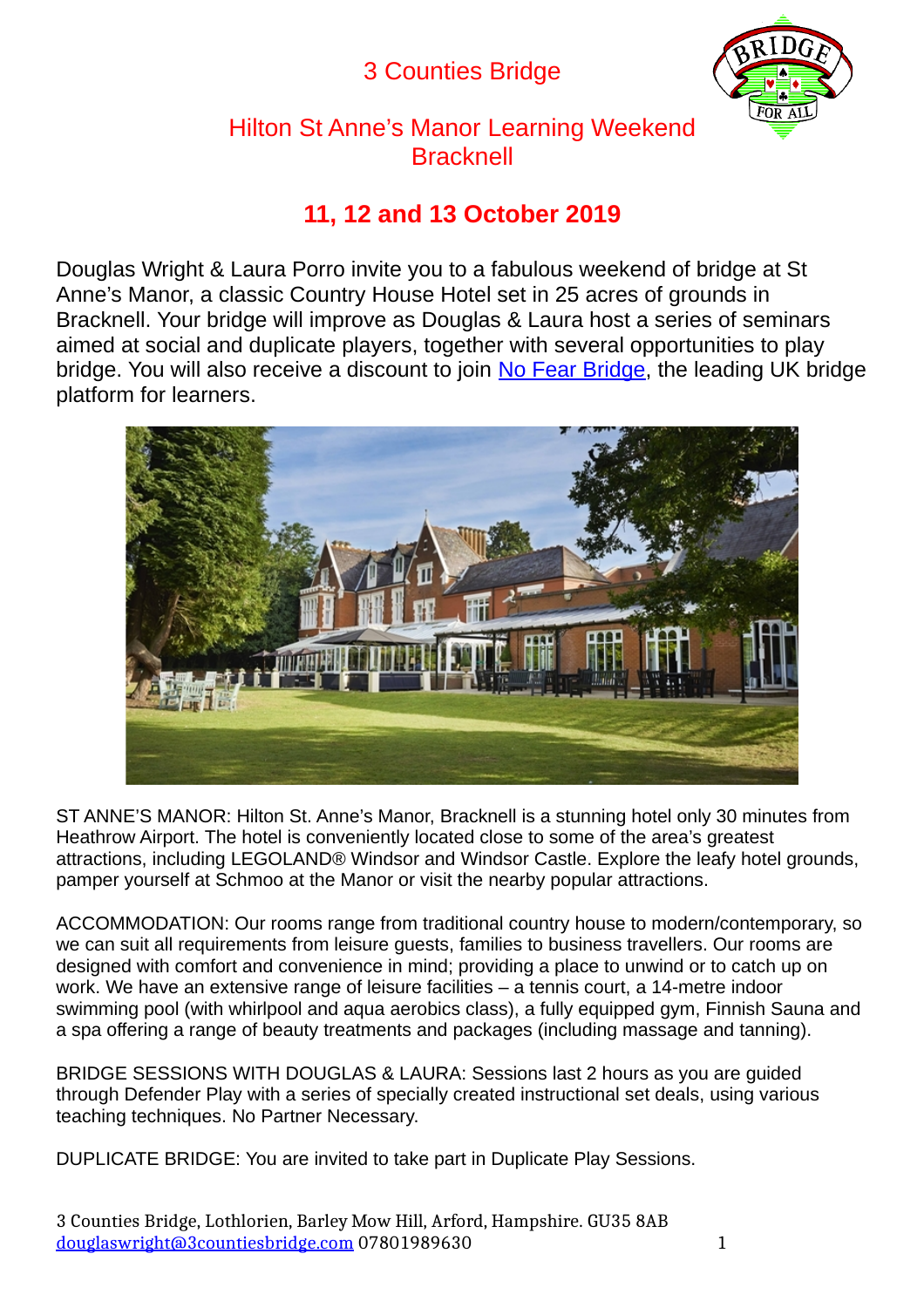Friday 11 October

**6pm** Drinks reception **6.30pm** Three Course dinner **8.00pm** Duplicate Bridge

#### Saturday 12 October

Breakfast

#### **10am – 12am** Session one – Planning the play as declarer

We will focus on the essential thinking steps required to plan the play as declarer, using the SWOT assessment framework: Strengths, Weaknesses, Opportunities and Threats. This is an important pillar of bridge and will support you in all contracts you bid.

Free time to relax and explore – enjoy the local area, or the hotel delights and leisure facilities.

**2pm – 3pm** No Fear Bridge Session – Laura and Douglas will introduce you to this simple and effective online tool, which will support your learning in a fun way. *Our attendees will benefit from a fantastic discount to join the platform.*

**3pm – 4pm** System Surgery Session – Laura will be available to answer specific questions about your system, please bring your convention card along and Laura will give you suggestions on how to make your system more effective.

#### **4pm – 6pm** Session two – On the way to slam 1

We will focus on how to evaluate your hand's strength in the context of slam bidding. We will emphasise what is needed to make a hand suitable for slam and how this differs from hand evaluation in a game / part score context. This will include an introduction to control cue bids, a useful convention to explore slam.

**6.30pm** Three Course dinner **8.00pm** Duplicate Bridge

#### Sunday 13 October

Breakfast

#### **10am – 12am** Session three – On the way to slam 2

We will focus on an enhanced version of Blackwood, which allows you to find out more about partner's hand. This is called Roman Key Card Blackwood. Its focus is on the precious queen of trumps: this convention will help you avoid slams which hang on scary finesses!

#### **12.30pm** Three Course lunch

Depart at your leisure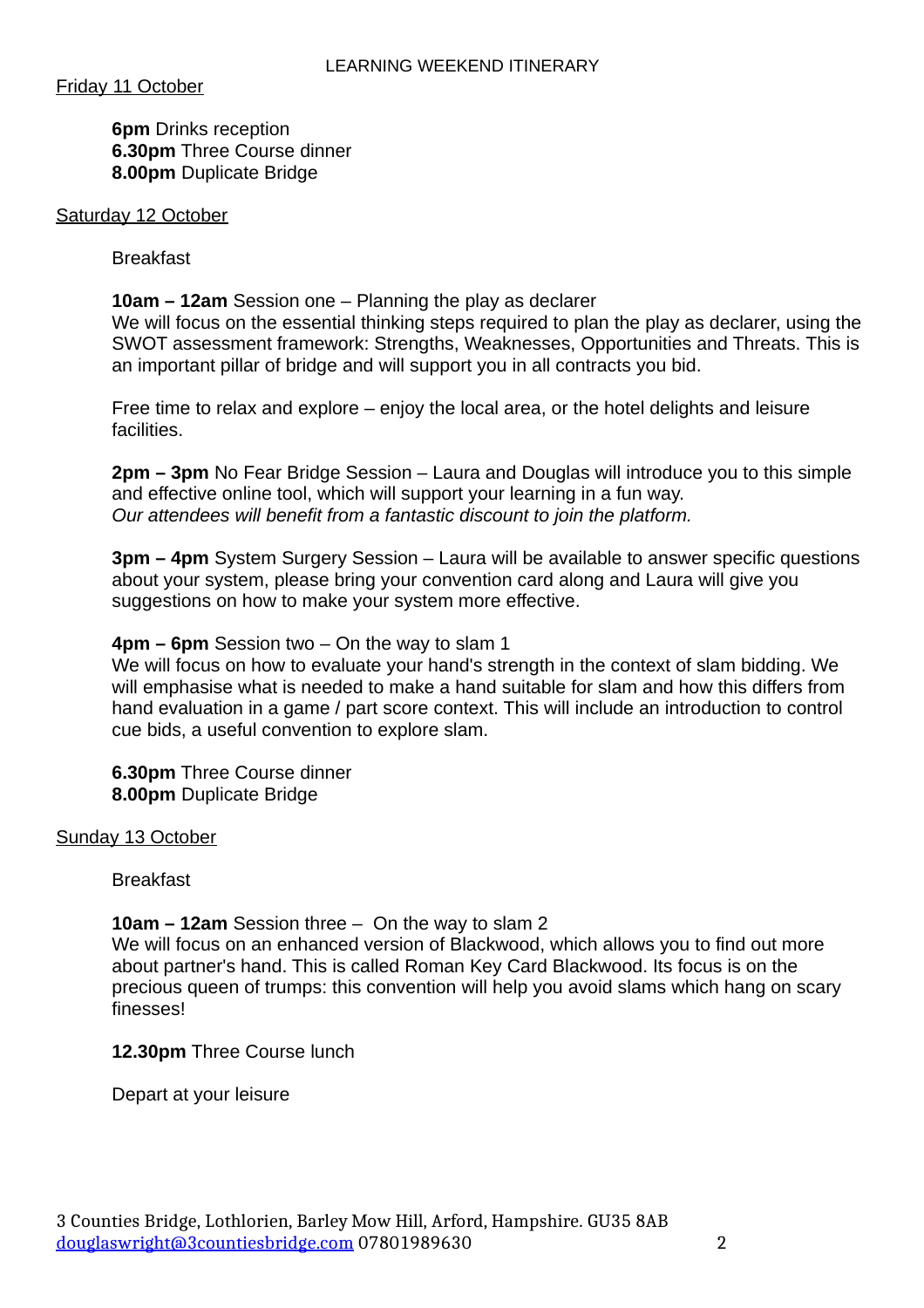# 3 Counties Bridge



#### PRICES AND BOOKING INFORMATION

Cost per person based on standard room double occupancy  $-2$  nights  $E349$ Cost per person based on standard room single occupancy  $-$  2 nights  $E374$ 

Please ask if you would like details of upgrades or if you would like to attend the weekend as a non - resident.

Cost includes

- Drinks reception on Friday evening
- Two nights' four-star hotel accommodation, including breakfast
- Three Course dinner on Friday
- Three Course dinner on Saturday
- Sunday Lunch
- Duplicate bridge sessions
- Full use of St Anne's Manor leisure facilities, including swimming pool and gym



Please contact Douglas Wright at 3 Counties bridge on 07801 989630 with queries or email [douglaswright@3countiesbridge.com](mailto:douglaswright@3countiesbridge.com)